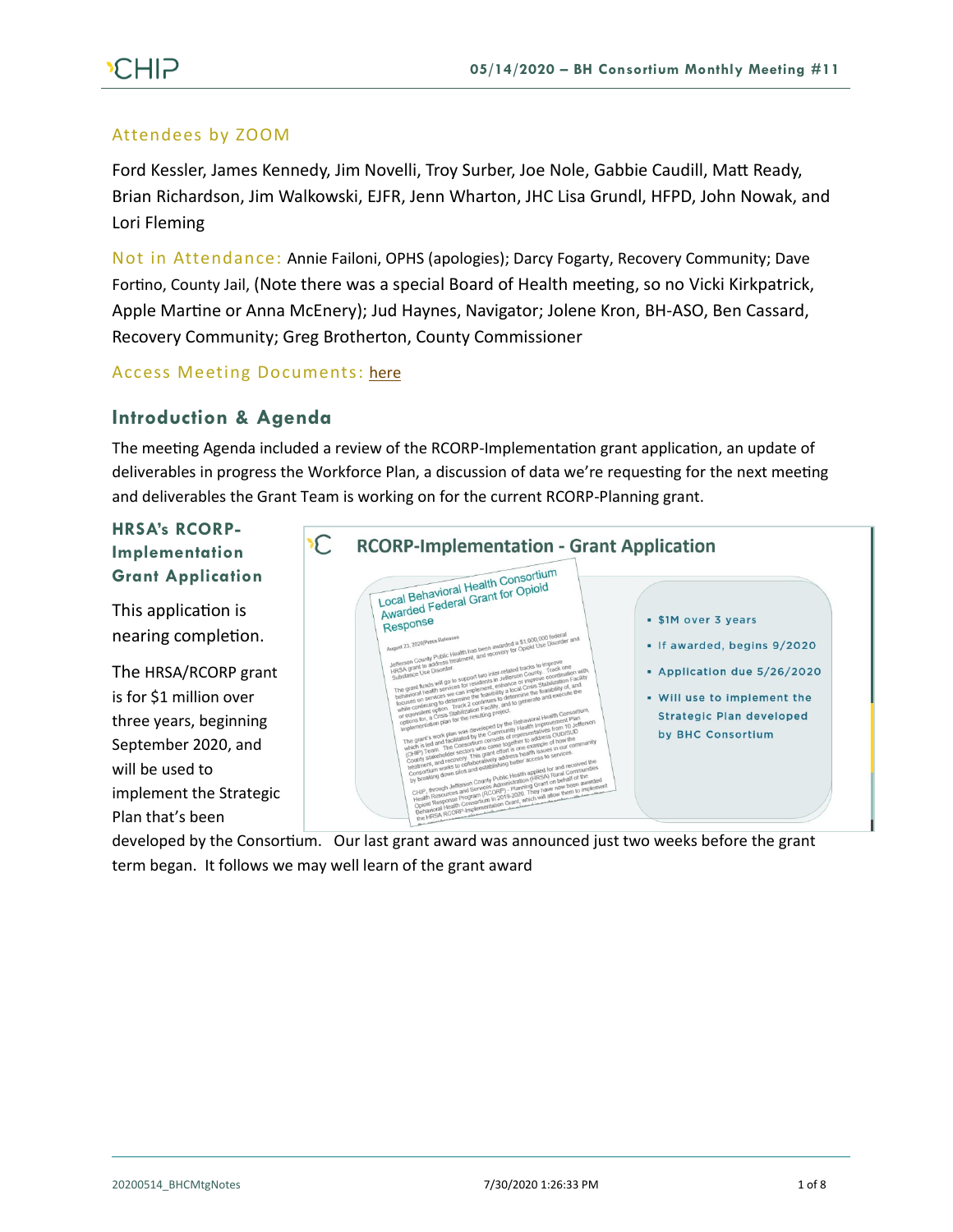### **Proposed Funding Distribution**

The grant covers three areas: Prevention, Treatment and Recovery. We allocated \$35k/year of the potential grant's budget toward sustaining the Recovery Café, as we recognize a Recovery Café Advocate position will serve the community in both the Prevention and Recovery areas, (and also that funding may



become difficult for the Recovery Café to obtain, and we didn't want to cross over into the 1/10<sup>th</sup> of 1% funding focus areas). Lori noted the Recovery Café is a fertile ground for developing a Peer network which will address the grant's focus on Prevention. Brian Richardson the Recovery Café will support the grant's prevention arena (no matter what stage of opening the County is in) through their work to enhance public understanding of evidence-based treatment and recovery strategies which will help to reduce stigma. By this he refers to putting out stories of recovery, providing peer support within the cafe, connecting to other community services, whether that's treatment, or 12 step support groups, or the other recovery support groups. Then to support the recovery side of the grant: Over this last year, Recovery Cafe had 99 different volunteers show up and 18 people were trained as recovery coaches in a peer support training model out of the Connecticut Community for Addiction Recovery.

John Nowak noted the RCORP-I grant calls specifically support for evidence-based programs, and hence the proposal to support the Recovery Café with these funds if they are awarded.

Under Treatment, \$16k was allocated for a syringe exchange program and wraparound services in South County. John Nowak outlined that Jefferson Healthcare already has a clinic in Quilcene with a MAT certified provider. Our thought is to provide needle exchange twice a month, one day every other week, and probably more importantly, wraparound services, ie. health screenings, Naloxone

| <b>TREATMENT</b> | <b>Bring Syringe Exchange</b><br><b>Program and Wraparound</b><br><b>Services to South Jefferson</b><br>County. | Addresses data that identified lack of transportation<br>from far reaches of county as a major barrier for<br>some county residents to connect with SUD/OUD<br>related services. Intend this SEP as a new intercept<br>point to connect people to services. |                   |                   |
|------------------|-----------------------------------------------------------------------------------------------------------------|-------------------------------------------------------------------------------------------------------------------------------------------------------------------------------------------------------------------------------------------------------------|-------------------|-------------------|
|                  |                                                                                                                 | YEAR 1                                                                                                                                                                                                                                                      | YEAR <sub>2</sub> | YEAR <sub>3</sub> |
|                  |                                                                                                                 | \$16,066                                                                                                                                                                                                                                                    | \$16,066          | \$16,066          |

distribution, connecting South County clients with medical and social services, etc.). This is exactly what RCORP grant funds are meant to address: those who are underserved in our geographically isolated corners of the community.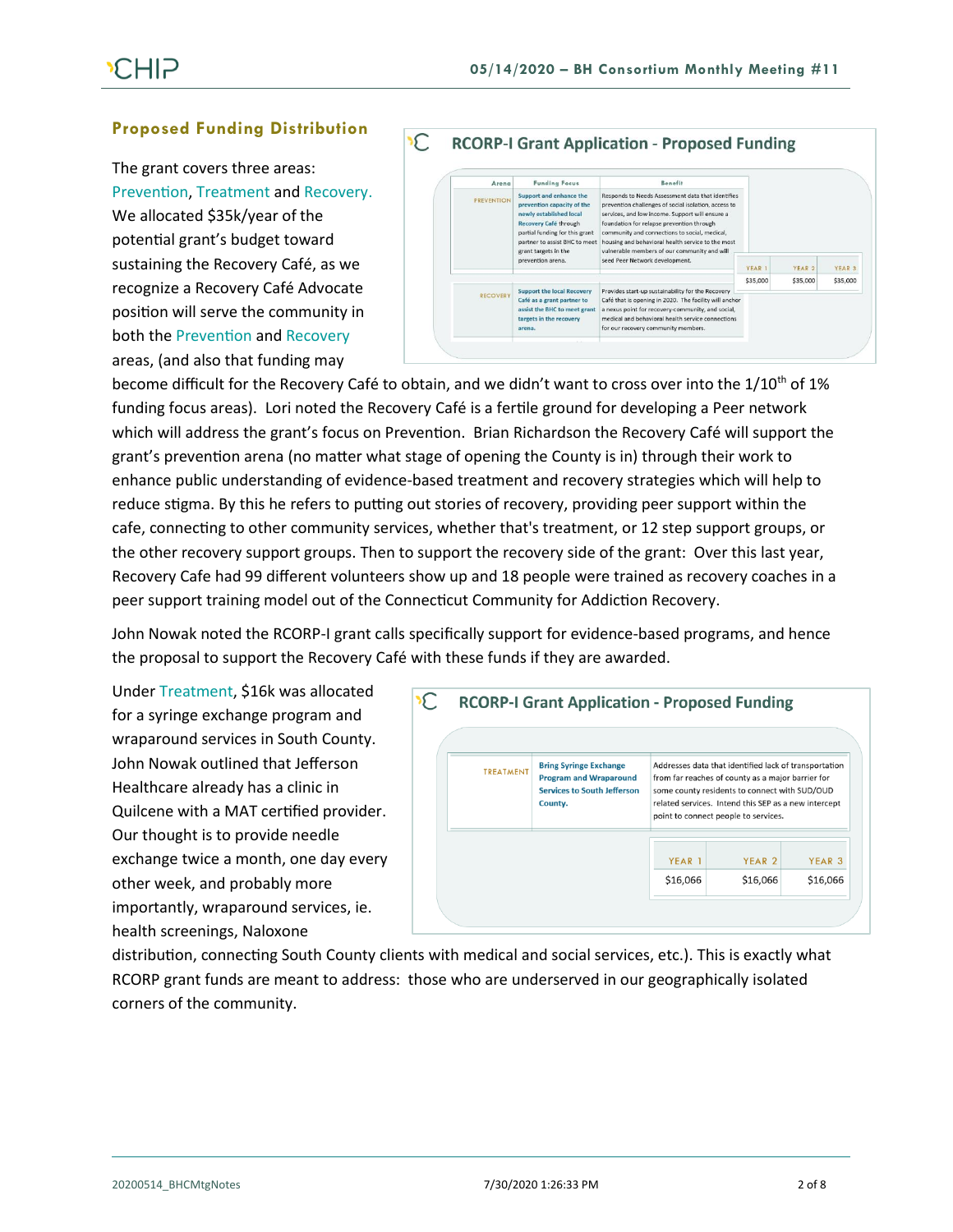

This effort will specifically collaborate with the

Jamestown S'Klallam Tribe in Clallam to engage topical expert(s) to develop and assist in execution of a master communications, education and integration plan that will 1) raise profile of prevention, treatment and recovery efforts of the BHC, and, 2) address stigma associated with addiction and mental illness in both Jefferson and Clallam county. The work we do here will help deepen the rapport we have with the Jamestown S'Klallam tribe. This work will help our county's regional connectedness, and through the collaboration, pave the way to efficiently integrate our county's behavioral health services and needs with the Healing Campus the Tribe is building with the legislature's 2019 award of \$7.2M.

The final funding category is to continue with HFPD consultants to determine the feasibility of a crisis stabilization or evaluation and treatment facility in Jefferson County. HFPD is a seasoned player in this field and the Olympic region. They have been a good partner in this process to help the BHC to initiate our data gathering efforts, understand the funding regulations and staffing complement, etc. Continued work with HFPD will address census and clarity on regulations, sustainability etc. if we were to move forward with a Crisis Stabilization Center.

### **RCORP-I Internal Funding**

- · JCPH Grant Administrator
- Grant Project Director
- · Data/Admin Coordinator

Grant funds will also support the roles of Grant Administrator (Veronica Shaw at Jefferson County Public Health), Grant Project Director, (Lori Fleming) and a Data/Admin Coordinator (To be hired). Lori noted the HRSA federals grant cannot be used for bricks and mortar projects, or for advocating at the State level.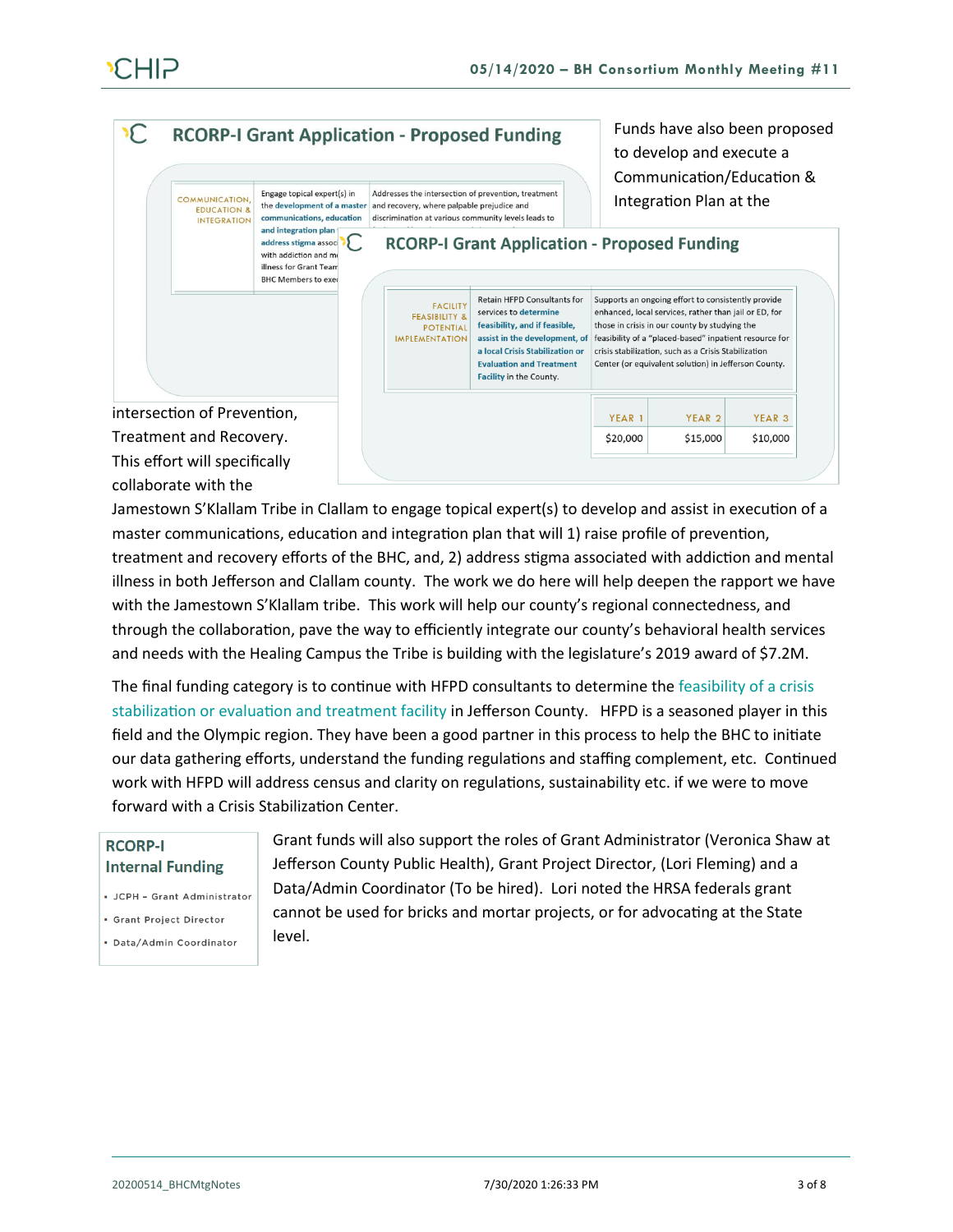Also, the BHC's Strategic Plan includes several elements developed by our BHC subgroups as actions to move active interception with the target populations to ever earlier intercept points.

### $\mathcal{C}$ **RCORP-I Grant Application - BHC Strategic Actions**

- Increase Navigator and Care **Coordination Services**
- . Improved Jail-to-Community Service Connection
- . Update DBH Day Program
- . Maintain Online/Printed Resource Directory
- . Develop Crisis Stabilization Center Feasibility and, if appropriate, **Implementation Plan**





The RCORP-Implementation grant's proposed Org Chart also highlights a few potential representatives we'd like to recruit - people from different arenas that we don't have at the table currently that might be worth adding. Voting Consortium members are in the outer circle. The interior circle shows the project team. We know the next grant will have a sturdy data collection reporting component that we will need to hire a Coordinator to cover. You'll also see our contracted partners are shown in that circle. Then the rows underneath identify potential representatives to be added to the Ad Hoc committee.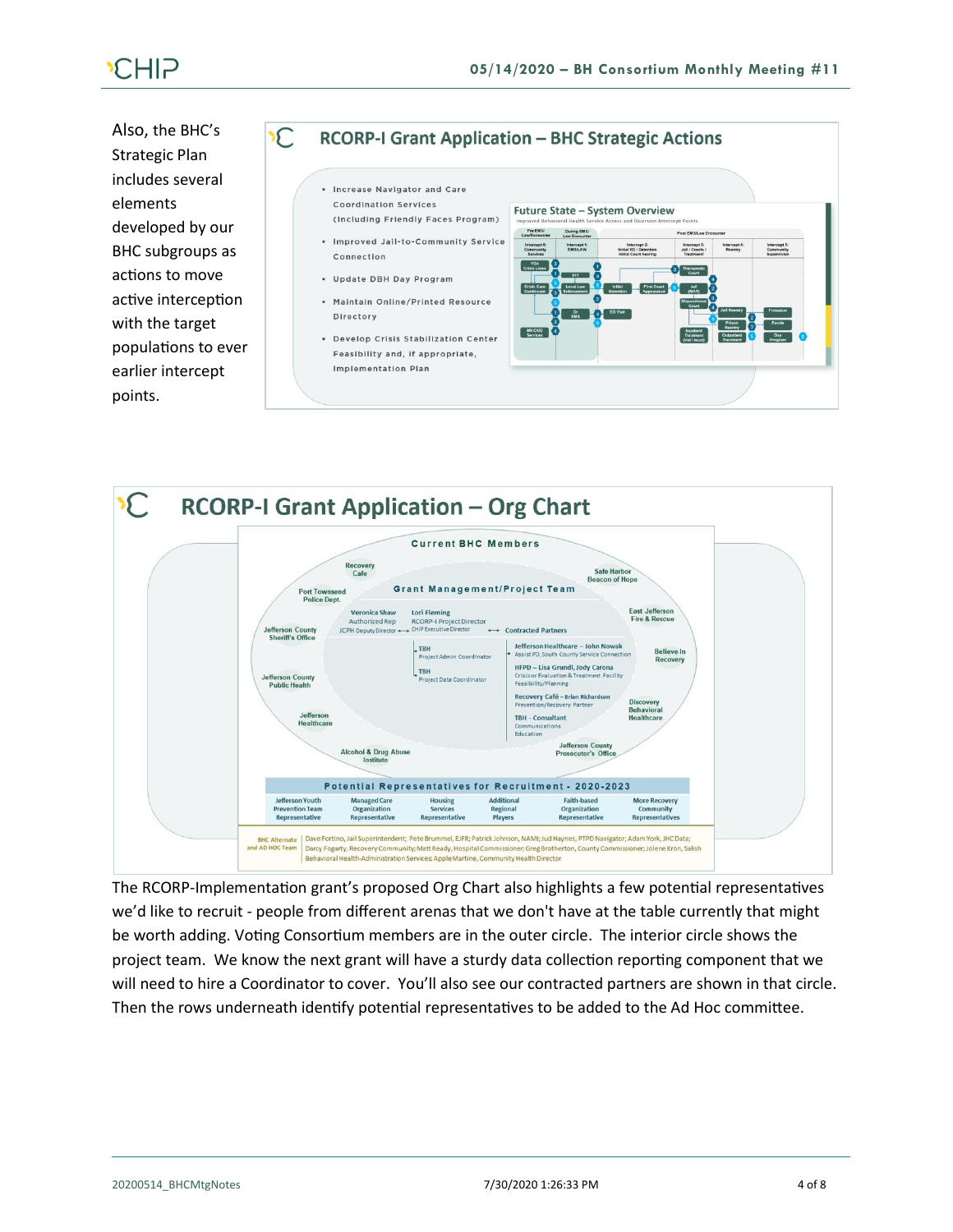# CHIP

Patrick Johnson suggested we consider adding someone from the business community (Arlene Elliott from Chamber of Commerce?). Sheriff Nole suggested someone from the School District, but we're not sure who would have time.



# **HRSA's RCORP-Planning Grant - Data**

Lisa Grundl discussed how we continue to

work to get our arms around what volume of service is needed in the community and how it's divided between substance use and mental health, etc. We have gathered some great data to date, and are now asking for a data set from each agency (EJFR, JHC, PTPD, JCSO, Jail) that goes by month from May 31, 2019 to April 30<sup>th</sup>, 2020. Lisa/HFPD will take that data in any form you can deliver it and turn it into charts, etc. One focus will be to compare January – March 2019, to Jan-March 2020. We're asking you to hand in that data by June  $1<sup>st</sup>$ . Then Lisa/HFPD will present the data at the June  $11<sup>th</sup>$  BHC Meeting. This data will be used to populate the PIMS report due to HRSA in July and of course, to help with planning for the potential Crisis facility. If there are changes to your data gathering process, please let us know – we know some categories have been refined since the last time we got this data from each of you.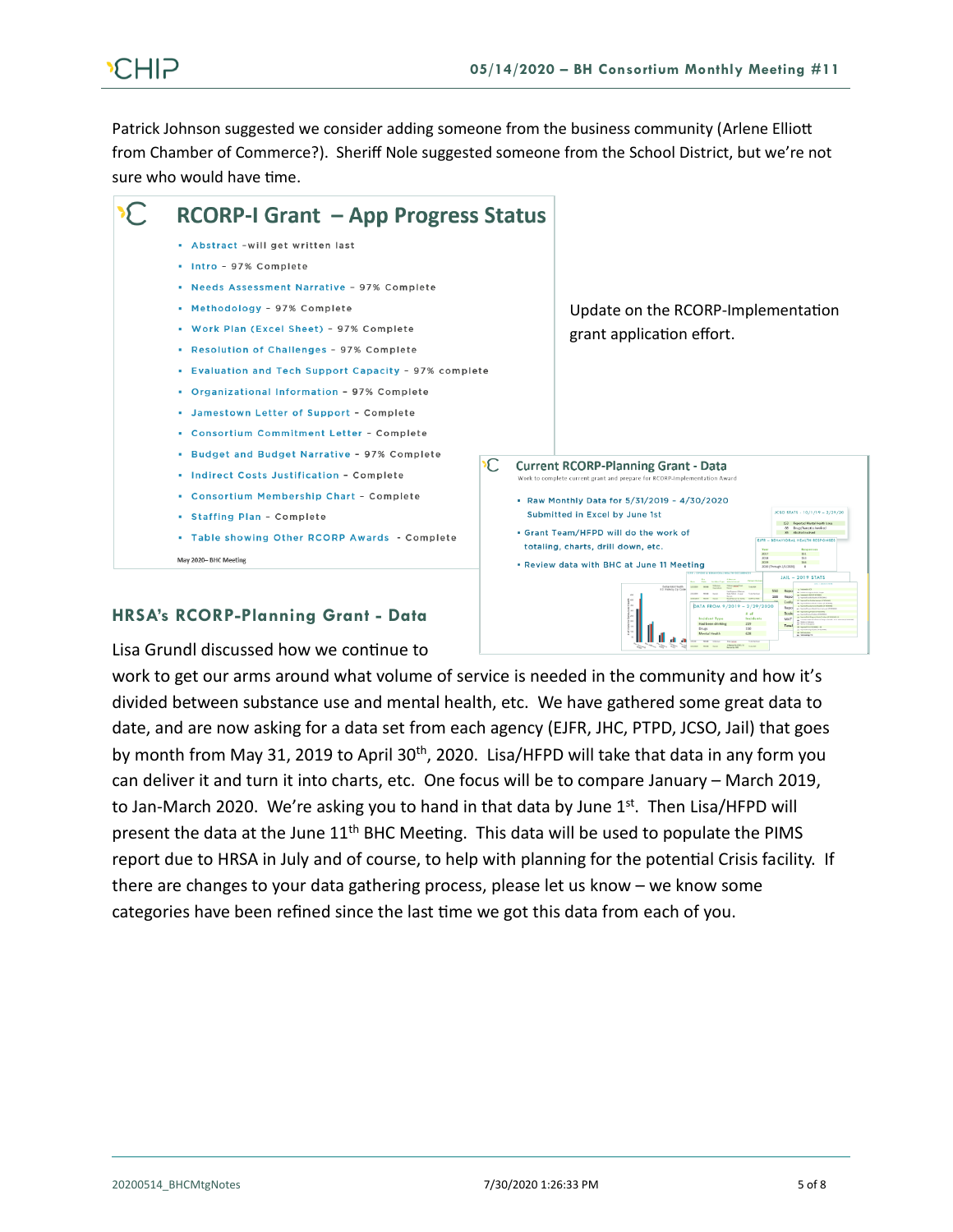# **HRSA's RCORP-Planning Grant – Final Report**

In preparation for a Final Report on the current grant, Lori will be reaching out to each of you over the next couple of weeks to connect and do a quick debrief. She'll set up a Zoom call with each voting member and run through a standard set of questions that will be used to populate the final report. Whatever is written there could probably be used to go after



additional funding from other funding sources because it will all be gathered into one deliverable.

#### $\sqrt{2}$ **Current RCORP-Planning Grant's Deliverables**

- . Will round out Workforce Plan with final content generated for RCORP-I application
- . RCORP-Planning Grant's Upcoming deliverables
- Workforce Plan Due May 2020
- Sustainability Plan Due May 2020
- PIMS Report Due July 2020
- Final Report Due August 2020

These are the current grant's deliverables. We continue to work on the Workforce Plan, then the Sustainability Plan, then the Final Report, along with the PIMS report, which is due in July.

Going forward, Lori wanted to remind us what it was like when we all used to get together in a room. We've been meeting now consistently for a year and have figured out how to talk to and with each other. We have new ways of understanding each other as a result of the fact we've all been getting together for this year.

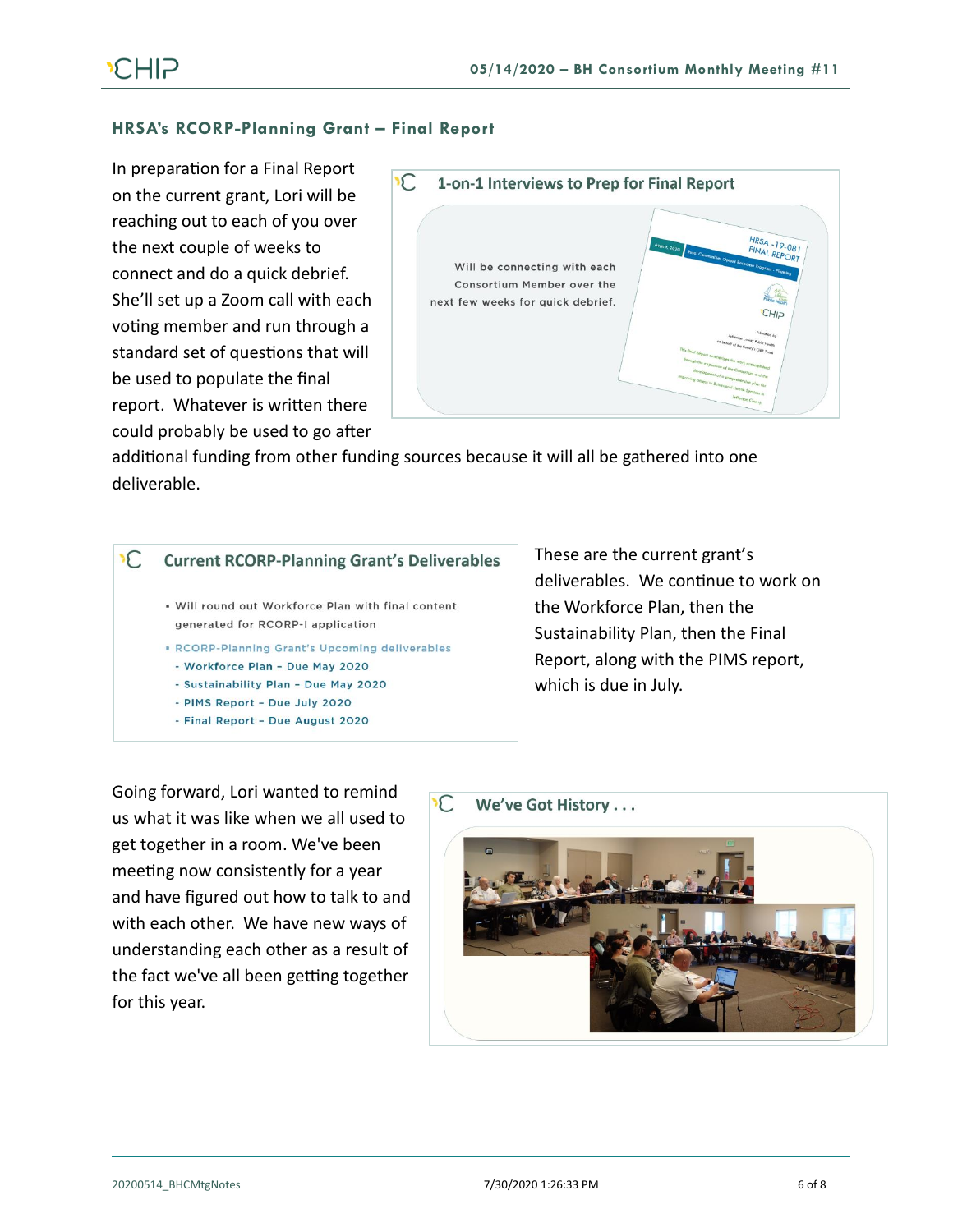

Lori and John want all who attend this meeting to know how grateful they are that you have come, stayed, and contributed so much. A Consortium can't be effective unless everyone comes and says what you really think and then figure out how to blend all of that into a collective movement forward. The people on this call have really

done that. And you've done it in the small groups. You've done it in the larger group. Thank you for all the good work we've done together this year.

# **Next Meeting, via ZOOM Thursday, June 11th, 2020. 3:00pm-4:00pm**

# **Individual Introductions Notes**

- Ford Kessler, Safe Harbor: First ZOOM drug court graduation. It was nice for what it was.
- Brian Richardson, Recovery Café/Dove House: Excited to be able to continue construction at the Recovery Café. Also NAMI is doing a training on Mental Health Basics.
- John Nowak
- James Kennedy, Prosecuting Attorney: Big thing on his plate is getting numerous updates on governor's proclamations and trying to figure out what they mean, who enforces, etc. Lots going on there.
- **•** Jim Novelli, DBH: Article in the Leader, as was the advertisement CHIP/DBH went in on together to raise DBH's profile
- Troy Surber, Interim City Police Chief: Working on whatever the new new is everyday
- Lisa Grundl: Working with everyone on what the new changes are related to COVID
- Sheriff Nole: Same as everyone, dealing with the coronavirus, sticking to the course and following the Governor's plans, looking forward to when we can all be in a room together.
- Gabbie Caudill, Believe in Recovery: Running smaller groups, did double the amount of groups so there are smaller groups. Gateway to Freedom is doing fundraisers to get clothing for people going from jail to treatment or streets to treatment.
- Matt Ready: Hospital endorsing move to go forward to next Phase.
- Chief Walkowski: Here but unable to unmute himself.